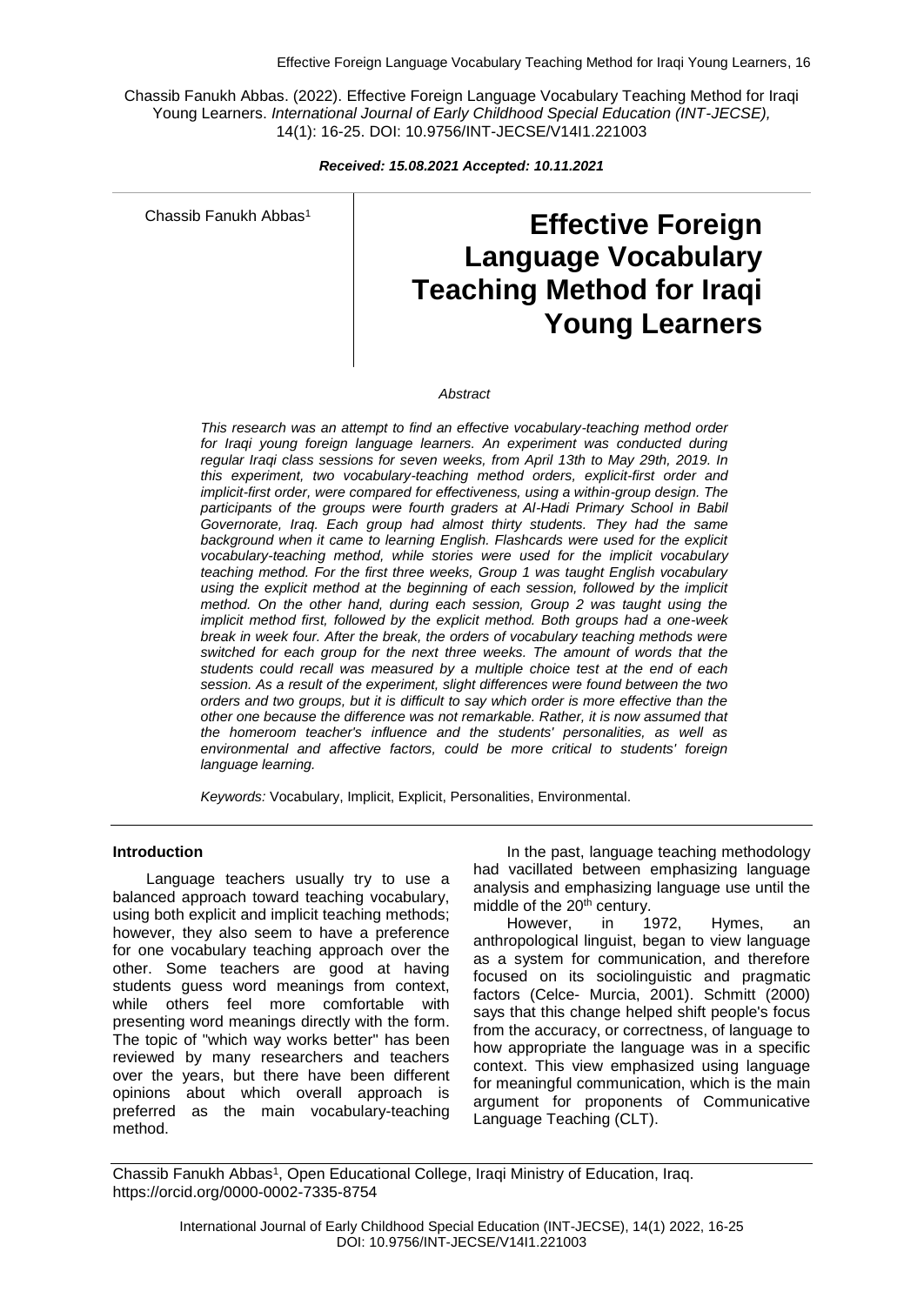CLT has served to put communication priority on message and fluency instead of grammatical accuracy, and emphasized practice and language use experience over explicit learning. In addition, "language chunks" were focused on rather than vocabulary words, which are smaller units. This approach also assumes that implicit vocabulary learning can occur when learners are using language for communicative purposes. Decarrico (2001) explains that the communicative approach, in the 1970s and 1980s, had people focus on implicit learning. Additionally, Brown (2007) writes "As teachers more and more perceived their role as facilitators and guides, they became more reluctant to take the directive and sometimes intrusive steps to turn students' focus to lexical form." Therefore, little attention has been paid to explicit vocabulary teaching and learning due to the influence of the CLT approach.

Vocabulary instruction that ignores the explicit vocabulary teaching approach can cause learners to have difficulties in the retention, retrieval and generation of vocabulary that they have learned. Schmitt (2000) says "It has now been realized that mere exposure to language and practice with functional communication will not ensure the acquisition of an adequate vocabulary, so the current best practice includes both a principled selection of vocabulary, often according to frequency lists, and an instruction methodology that encourages meaningful engagement with words over a number of recyclings." Now, the need for explicit vocabulary-teaching is emerging again among researchers and teachers. Many researchers say that the importance of the explicit vocabulary-teaching approach has been overlooked by the CLT approach, but is now being highlighted again (Beck, McKeown, & Kucan, 2008; Folse, 2004; Nation & Gu, 2007).

Many researchers point out that combining explicit vocabulary teaching with incidental vocabulary learning is the best for language learners (Folse, 2004, Graves 2009, Nations 2001, Schmitt, 2000). Folse (2004) adds that learners need to both learn words from context through reading, as well as get information about words in an explicit way. Thus, most well-organized vocabulary teaching programs consist of a good mixture of explicit and incidental learning activities (Schmitt, 2000). Decarrico (2001) also emphasizes "a well- structured vocabulary program needs a balanced approach that includes explicit teaching together with activities providing appropriate contexts for incidental learning."

As already mentioned above, now it is thought that the balanced approach is ideal for language learners' vocabulary learning. In this research the researcher tried to determine whether using explicit vocabulary-teaching first before implicit vocabulary teaching is required, or more effective, for young foreign language learners than using implicit vocabulary-teaching followed by explicit vocabulary-teaching. The explicit approach had been devalued for quite a period of time, when communication was the focus of language teaching. At that time, teachers seemed to refer only to the incidental approach as the smart way of teaching vocabulary. Here, an experiment was conducted to compare the effects of two different orders of vocabulary instruction methods - explicit method vs. implicit method- and tried to find out which one works better for young foreign language learners' vocabulary learning. In this experiment, the use of powerpoint slides was selected as a way of to facilitate explicit vocabulary instruction. The powerpoint slides were introduced as an alternative to the more traditional use of flashcards. Each powerpoint slide consisted of picture and words. In addition, storytelling was used as a tool for implicit vocabulary instruction.

This research experiment was conducted during seven-week English sessions in the spring term of 2019 at Al-Hadi Primary School, which is located in Babil Governorate, Iraq.

The researcher had two experimental groups in this experiment. Each group consisted of about thirty fourth-grade students. Most of them were Iraqi. In the experiment for Group 1, five new Iraqi words were taught first, using powerpoint slides, followed by storytelling. These stories were told in Arabic, but the new words were said in English instead of Arabic during the storytelling.

This procedure was followed for each session. On the other hand, Group 2 storytelling was given before the vocabulary instruction with powerpoint slides. At that time, since the five new words were said in English during the storytelling, before the words were taught by the teacher in an explicit way, students first had to struggle with guessing the meanings of the new foreign words. This treatment was done for the first three weeks, and then the students were released from the experiment for a one-week break. The break was designed to refresh the students after the first three-week experimental process. After the one-week break, the teaching methods were switched for the next three weeks. That is, for Group 1 storytelling was given first, and then new words were taught with powerpoint slides. In Group 2, vocabulary teaching with slides was taught first, and then storytelling followed.

Regardless of which method was used first, the students in each group took a multiple choice test at the end of each session to measure how many words they could retain. The test consisted of five questions. Students were asked to match the five English words that were taught in each session with the five possible meanings. The test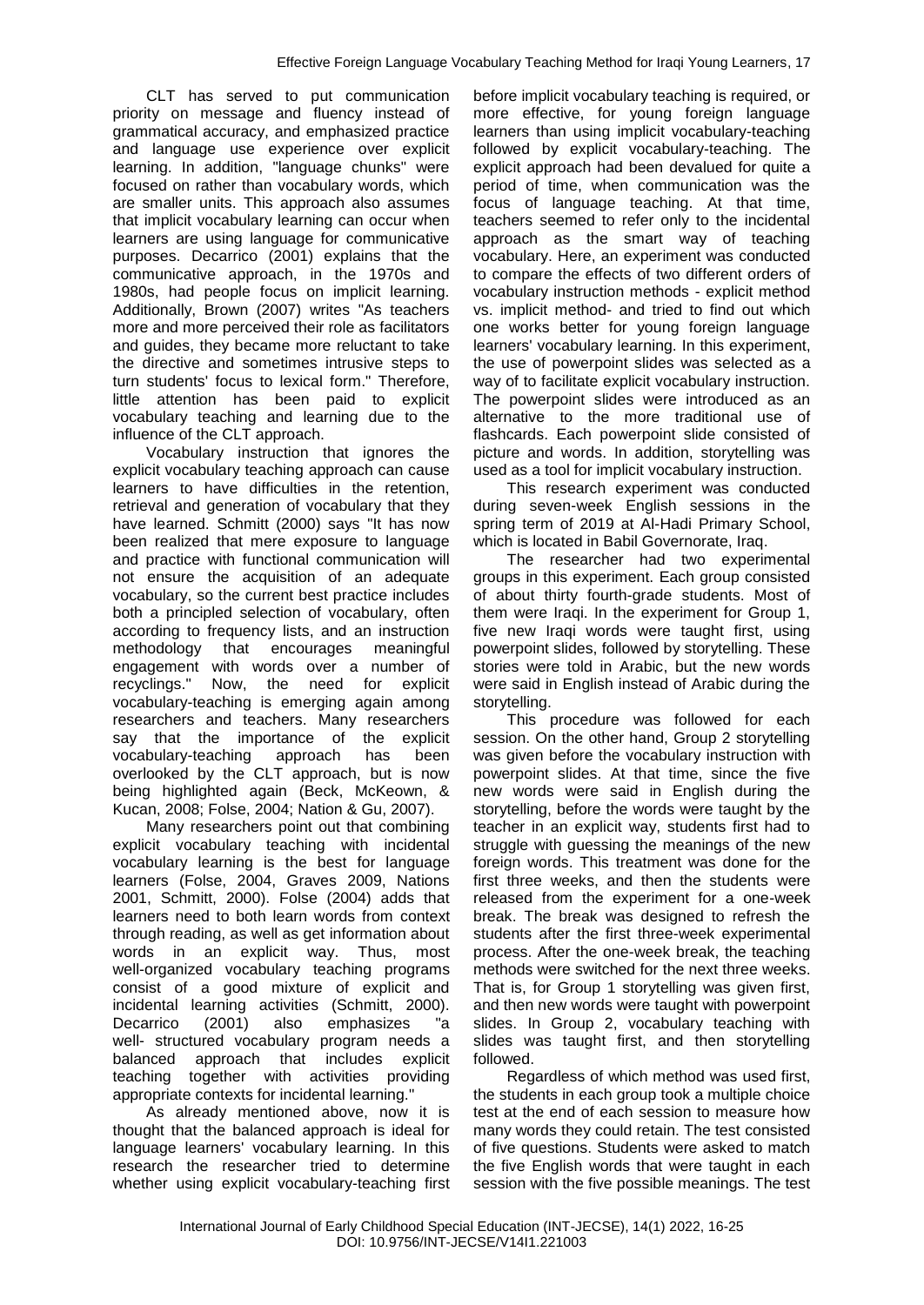results of the two groups were analyzed using descriptive statistics. The hypothesis of the present research was that 'explicit-first vocabulary teaching' would be more effective than 'implicit-first vocabulary teaching' for young foreign language learners.

# **Literature Review**

# *Explicit Vocabulary Teaching vs. Implicit Vocabulary Teaching*

Brown (2007) points out that one of the hot topics during the last decade has been which method, between the explicit vocabulary-teaching method and the incidental vocabulary-teaching method, works better. Traditionally, the explicit vocabulary teaching method was the most commonly used way of vocabulary instruction. The explicit vocabulary-teaching method directs attention directly to the information to be learned. Unlike the explicit vocabulary teaching method, the implicit vocabulary teaching method assumes that vocabulary learning occurs successfully when learners are exposed to reading texts which include the new vocabulary. Folse (2004) says that the implicit vocabulary teaching method exposes language learners to language to the greatest possible extent.

# *Explicit vocabulary teaching*

Under the influence of the CLT approach, language teachers overlooked the importance of explicit vocabulary teaching for many years and focused instead on implicit vocabulary teaching. However, both ways of vocabulary teaching are important to learners' vocabulary improvement, so explicit vocabulary teaching should not be devalued.

Schmitt (2000) says that learners can gain a sufficient vocabulary through the explicit method, while implicit learning from reading is also possible. Thus, it would appear that, as Folse (2004) believes, learners need to learn words not only from context, but they also need to get information about words in an explicit way. Schmitt (2000) argues that as students learn to read or as they learn something from the readings, explicit-vocabulary teaching must be used as a "prerequisite". Additionally, the explicit vocabulary teaching approach has shown good results in information retention. Schmitt (2000) indicates that a person who processes the data or information of a word more deeply can retain that word for later use more often. Folse (2006) says one study of vocabulary-teaching methods discovered that the explicit method produces better retention than the incidental vocabulary-teaching method.

Moreover, it would appear that, as Paynter, Bodrova, & Doty (2005) conjecture, students with limited vocabularies need more vocabulary teaching in their language learning. Folse (2004) claims his examination of many research studies has shown that L2 readers' very limited vocabulary knowledge often prevents them from making full use of context clues. He adds that, compared to L1 readers, L2 readers' limited vocabulary knowledge makes them guess about word meanings much more often; however, this lack of vocabulary knowledge also severely limits L2 readers' abilities to make use of the remaining context as clues for guessing.

Thus, it would appear that, as Schmitt (2000) argues, the learning of basic words cannot be delayed until after learners encounter the words incidentally; instead, they should be taught as quickly as possible, because learners can easily learn basic words explicitly. He adds that beginners need to be taught words in an explicit way in order to have a sufficient vocabulary to deal with the unknown words in context. Schmitt (2000) says that the most frequent words need to be taught with the explicit vocabulary-teaching method because, necessarily, they should be ready in advance of language use.

# *Implicit Vocabulary Teaching*

Like the explicit vocabulary teaching approach, implicit vocabulary-teaching is frequently chosen by language teachers, but the learning effect of implicit vocabulary teaching does not seem to be the same as that of explicit vocabulary-teaching. Most studies show that the amount of vocabulary learning from reading is really rather small, and it is only through numerous repeated exposures, from a great deal of reading, that any significant number of words is learned (Schmitt, 2000). Folse (2004) argues that his research shows that explicit vocabulary-instruction produced better results, in the aspect of effectiveness, than the implicit vocabulary-teaching method, such as guessing of meanings from context. He adds that the idea of teaching words in context is intuitively appealing. For these reasons, Schmitt (2000) says that a teacher's choice of vocabularyteaching method should be carefully considered, using economic aspects like time and efficiency.

## *Storytelling: How Contexts Facilitate Vocabulary Learning*

It is important for teachers to provide learners with meaningful learning experiences while teaching vocabulary. One way of improving learners' vocabulary acquisition and development is to teach vocabulary in several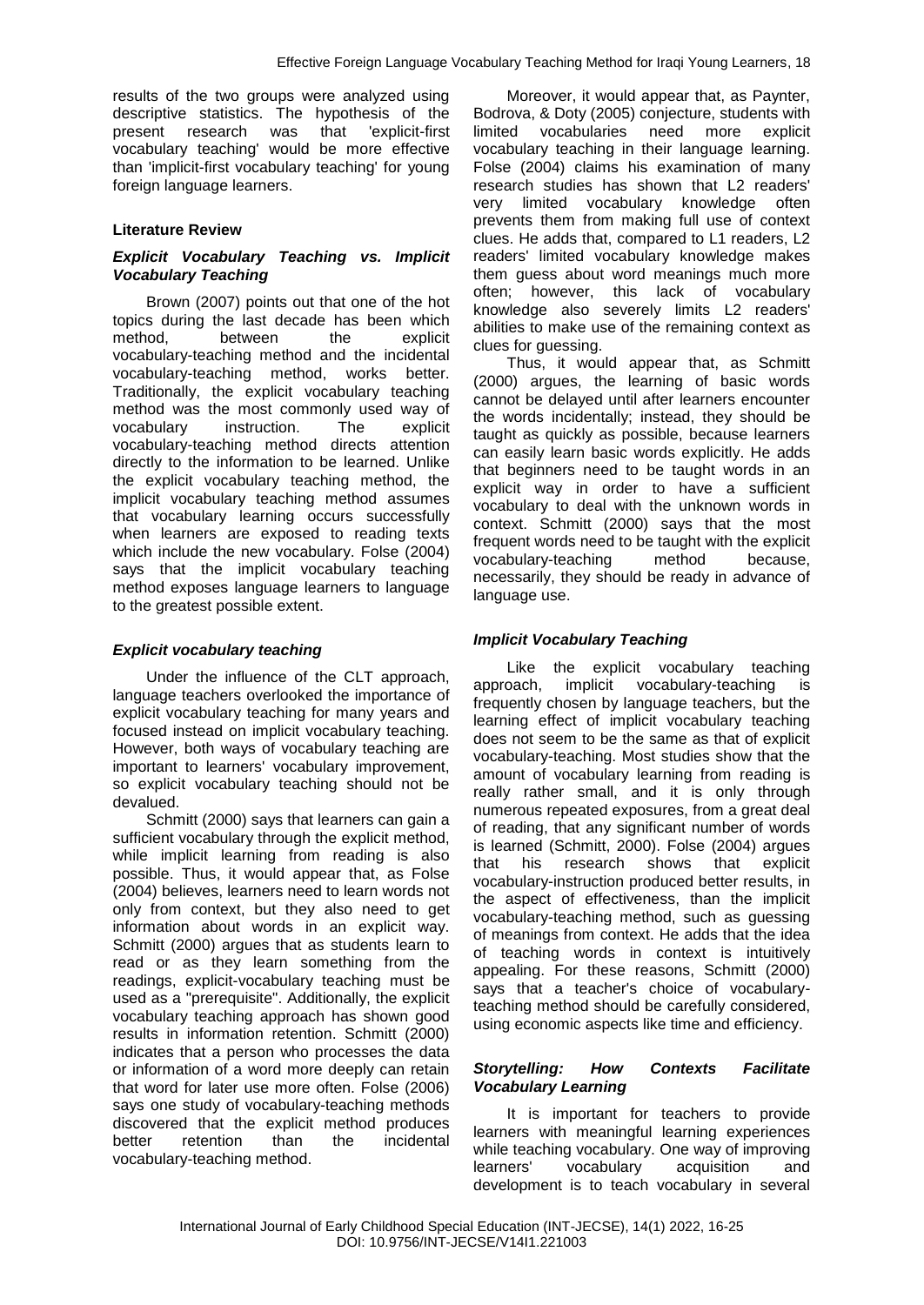contexts, such as through storytelling and group work for creating a story, as well as using activities outside the classroom to extend vocabulary (Peitz & Vena, 1996). Rupley, Logan, & Nichols (1998) say activities that connect experiences and concepts with words can foster vocabulary, improve comprehension, and keep students learning. Above all, Elley (1989) argues that telling stories to young language learners is essentially a significant source of vocabulary development.

For young learners, the relationship between storytelling and optimum language development shows a strong, positive correlation (Speaker, Taylor & Kamen, 2004).

Storytelling is an effective bridge on the road to literacy, and children involved in educational programs that utilize storytelling have shown many positive behaviors in relation to increased literacy (Speaker, Taylor & Kamen, 2004).

Speaker, Taylor & Kamen (2004) also point out that when children are exposed to various stories, they are able to develop their listening skills, vocabulary, and ability to organize narrative thought. These researchers go on to argue that the language skills of the five children involved in their pilot study which analyzed each child's language ability, both before and after the storytelling program, showed improvement after the four-week program was conducted, using the curriculum of Ministry of Education. They add that the preschool children showed enhancement in grammatical structure, vocabulary, length of utterance, and sentence formation with the use of storytelling. It would appear that, as Peitz & Vena (1996) argue, all of the research conducted to find the most effective way of vocabulary learning and teaching show that teaching vocabulary through storytelling has a very strong positive effect on students' vocabulary acquisition and comprehension.

Rupley, Logan, & Nichols (1998) say that vocabulary holds stories, ideas, and content together, and it promotes making comprehension accessible for children. Building vocabulary knowledge supports the learners' text comprehension, as well as their interactions with the storyteller and the text, and "gathers up the threads of concepts" about objects and information surrounding learners. For these reasons, vocabulary instruction is an integral component for teaching children how to read both narrative and informational texts. Rupley, Logan, & Nichols (1998) advocate a balanced approach to teaching vocabulary. That is, they say that both the explicit method and the implicit method facilitate vocabulary development. Vocabulary develops when young learners have abundant experiences with learning new words, and with examples that include these words, in rich contextual settings.

Clearly, for new learning to occur, the stories should include some unknown vocabulary beyond the learners' present vocabulary knowledge. Moreover, it is said that the unknown words should be surrounded by a helpful verbal or pictorial context, and learners should be exposed to the words several times (Elley, 1989). Peitz & Vena (1996) say that the use of pictorial context, with specific instruction for students to pay attention to words, fosters vocabulary learning. They add that contextual clues in sentences and paragraphs help learners develop understanding of unknown words. Thus, Peitz & Vena (1996) mention that explicit teaching is necessary for new vocabulary learning and repeated exposure to vocabulary in context is also important.

# **Method**

# *Background*

The purpose of this research was to find out which order of vocabulary teaching methods is more effective in young learners' foreign language learning. Two types of methods for teaching vocabulary were chosen for this experiment, the explicit-first vocabulary-teaching method and the implicit-first vocabulary-teaching method. Flashcards and stories were used as materials for each method. Multiple choice tests were used to see how many words students could retain at the end of each session.

Nist & Joseph (2008) say that flashcards have been effectively used to help students learn new words for a long time, and they are still some of the most effective teaching aids. Flashcards are commonly used by foreign language teachers to teach vocabulary, since it is believed that they are a simple, but useful, teaching material. They are also easy to carry and handle, and are often very colorful and visual, so they can easily attract learners' attention and help learners' memory. Therefore, flashcards have been popular with most language teachers, especially teachers for young learners. The flashcards used in this experiment did not have a traditional hard-paper form, but they were prepared in the form of powerpoint slides, including pictures or photos, as well as both Arabic and English words. The second method used in this experiment was storytelling. It is suggested that providing context with vocabulary learning can help learners' vocabulary retention.

This experiment focuses on which order is more effective for young learners to retain new words while learning a foreign language. 'Order' is related to whether vocabulary teaching with flashcards should be used before storytelling, or whether storytelling should be used before vocabulary teaching.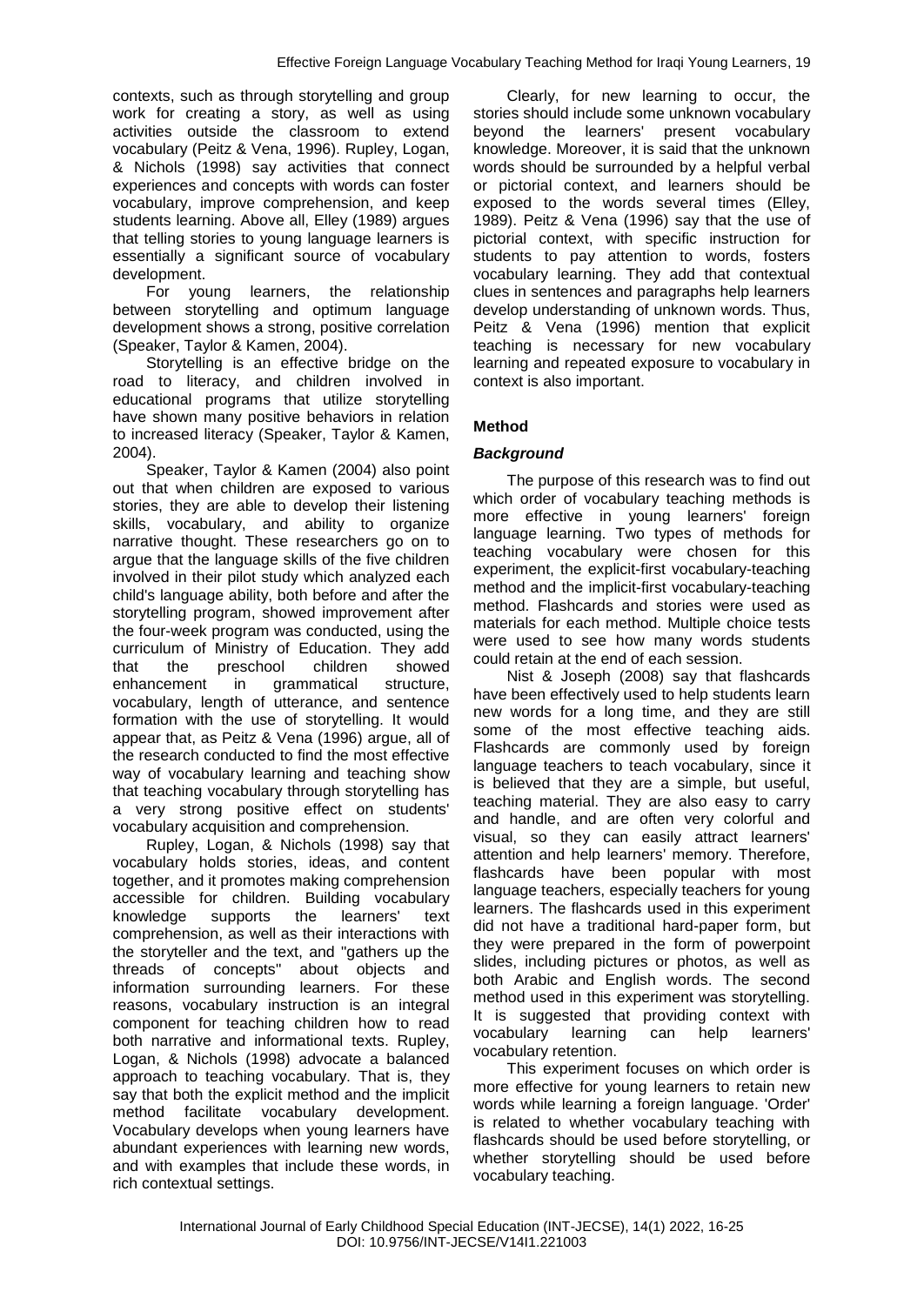## *Participants*

Two groups were used during this experiment. Each group had about thirty students. They were fourth grade students at Al-Hadi Primary School. Most of the students were Iraqis. The two groups of students had the same background when it came to learning English. These students have been learning about English culture and language since they were beginners to English language. However, their learning was focused more on culture than language, they were mostly illiterate in English. The experiment was conducted during their class' English sessions. Each group experienced both teaching methods in different orders, and students had a multiple choice test at the end of each session.

As Brown (2007) says that since children are extremely sensitive and they are affectively fragile, teachers need to help them to overcome affective barriers to learning. In this paper the researcher thought collecting data anonymously would make young learners more comfortable to answer questions on the test because they did not need to worry about their own test results. So, He did not identify participants through several experiments.

## *Process*

The experiment was conducted for seven weeks from April 13th to May 29th, 2019. In this paper 'E (explicit method first)' indicates 'vocabulary teaching ahead of storytelling' method. For the 'E' condition, five words from a story were presented with flashcards for ten minutes at the beginning of each session. The five target words of each story were chosen by their standard of frequency in the story, with each word usually appearing more than eight times. All of the words were nouns. The target words offer included main characters and places in the story. The presentation included showing pictures of the target words, teaching English words that matched with the pictures, letting students say them aloud in English several times, and then discussing the pictures and letting students share their ideas and experiences concerning the pictures. For the next ten minutes of each session, the story was told in English by the experimenter. During the storytelling, five words were substituted with English words. For the last ten minutes of the session, students were tested on how many words they could recall.

'I (implicit method first)' indicates the 'storytelling ahead of vocabulary teaching' method. For the 'I' condition, a story was told in Arabic by the experimenter for the first ten minutes of each session. During the storytelling, five words were substituted with English words. After the story was told, the target words were presented with flashcards for ten minutes. Then, for the last ten minutes, students were tested on how many words they could recall.

While Group 1 experienced the 'E' condition during the first three weeks, Group 2 experienced the 'I' condition. After a one-week break, which was designed to refresh the students after the first learning experience, each group experienced the opposite order. It was considered possible that group differences might exist as another variable, so the orders were switched in order to exclude this variable from having an influence on the results of the experiment, using a within-subjects design. Students' retention of the new words was measured by a multiple choice test. Only five target words for the session were tested on the multiple choice test. As a result, the experiment tested a total of thirty new English words (5 words X 6 weeks= 30 words).

## **Results**



# *Figure 1.*

*Mean number correct by Order 'E' and 'I', Bars represent+/- one standard error*

According to Figure 1, 'E', which means 'the explicit method first', has a lower mean score than 'I', 'the implicit method first'. The difference of mean scores between 'I' (M=2.78) and 'E' (M=2.63) is 0.15. Even though 'I' has a higher mean score than 'E', the difference does not seem to be large. The standard error bars on these graphs are overlapping, indicating that this difference is not reliable. Therefore, it cannot be said that 'I' is a more effective vocabulary teaching order for young foreign language learners than 'E'.

# *Effect of Order by Group*

## *Table 1.*

*Mean Scores and Standard Errors of Order 'E' and 'I' by Group*

| Order       |             |  |
|-------------|-------------|--|
| F           |             |  |
| $M = 2.83$  | $M = 2.72$  |  |
| $SE = 0.19$ | $SE = 0.18$ |  |
| $M = 2.47$  | $M = 2.85$  |  |
| $SE = 0.19$ | $SE = 0.18$ |  |
|             |             |  |

(M: mean, SE: standard error)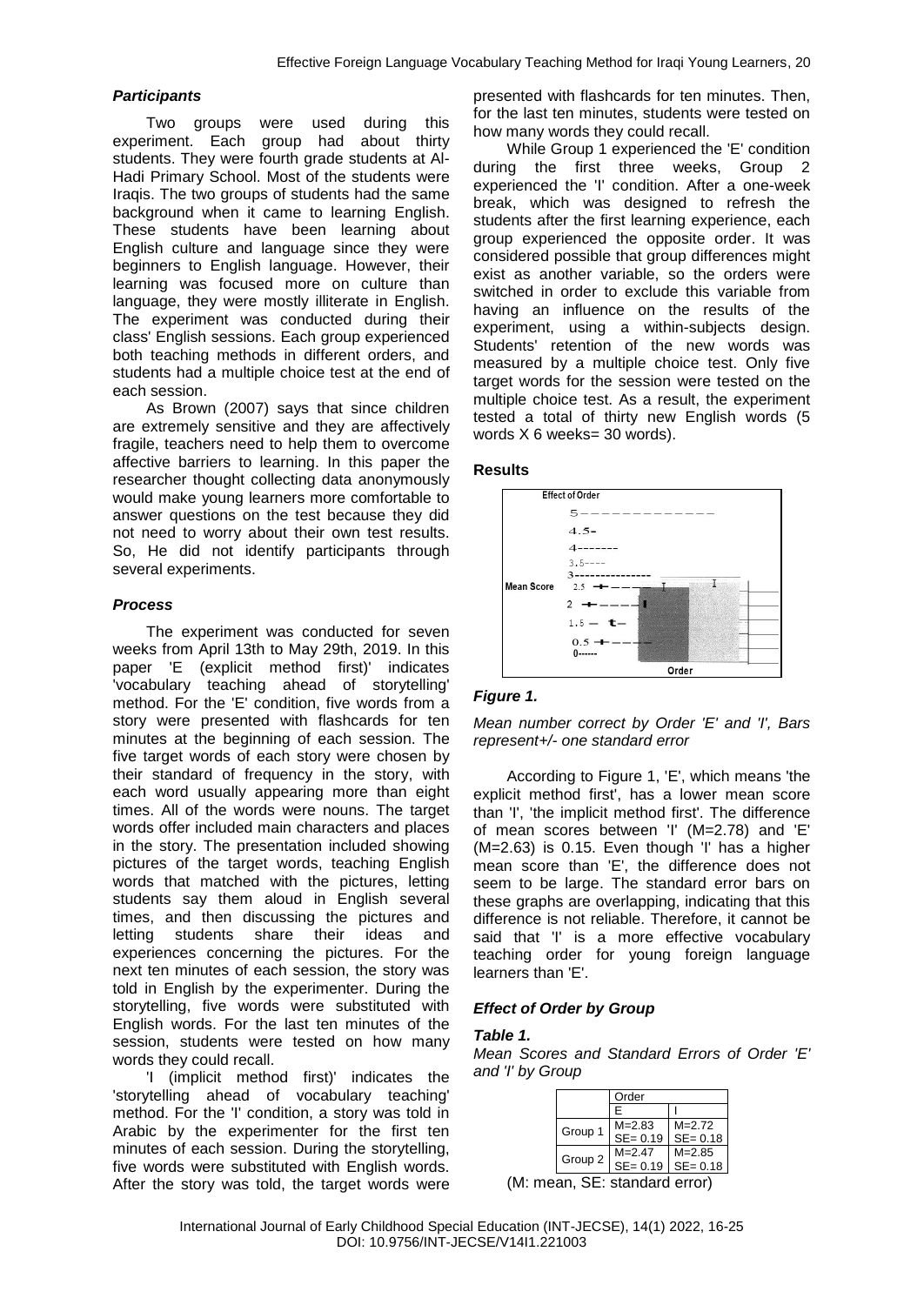

# *Figure 2.*

*Mean number correct by Order 'E' and 'I' by Group, Bars represent+/- one standard error*

Figure 2 shows us that each group seemed to have a preference for order of vocabulary instruction. Group 1 has a higher mean score with the order 'E' (M=2.83) while the mean score with 'I' is lower than that (M=2.72). The difference between the two scores is 0.11 and it does not show a big difference. On the other hand, Group 2 shows that there is a clearer difference (M=0.38) than Group 1 on the score between 'E'  $(M=2.47)$  and 'I'  $(M=2.85)$  even though the difference is still not large. It reflects that Group 2 demonstrated more vocabulary learning for the order 'I' than the order 'E'. Besides, the standard error bars on Group 2 are not overlapping and this suggests that this difference for Group 2 is reliable. It is supported that the order 'I' is more effective for Group 2 learners to learn foreign language vocabulary than the order 'E'.





# *Figure 3.*

*Percentage of correct responses on 30 vocabulary items by Order*

Figure (3) shows the percentage of correct responses for each word within each instructional order. Five words were taught during each week. The average percentage of correct answers is 0.54 with 'E', and 0.56 with 'I'. For vocabulary items 2, 3, 6, 8, 9, 11, 12,13, 16, 17, 19, 20, 22, 24, 25 (see Appendix A), no difference, or very slight differences, between the orders 'E' and 'I' were found on the graph. On the other hand, for vocabulary items 1, 4, 5, 7, 10, 14, 15, 18, 21, 23, 26, 27, 28, 29, 30 remarkable differences between the two orders were found on the graph. All the participants marked the correct answer for vocabulary item 11. The largest difference between the order 'E' and the order 'I' was found on vocabulary item 23. For this vocabulary item the percentage with 'E' is 0.33, which is below the average, and the one with 'I' is 0.71, which is above the average. The vocabulary items that show a higher percentage with 'E' than the average percentage ( $p= 0.54$ ) are vocabulary items 6 ( $p=0.87$ ) and 11 (p=l), and the lower percentage item with 'E' is

vocabulary item 25 (p=0.2). 'I' also shows remarkable results for these three items. Vocabulary items  $6 (p=0.89)$ , 11  $(p=1)$ , 26 (p=0.96), 27 (p=0.96), and 28 (p=0.85), with 'I', show a higher percentage than the average percentage (p=0.56), while vocabulary item 25 (p=0.21) shows a lower percentage.





## *Figure 4.*

*Mean number correct by Group 1 and Group 2, Bars represent +/- one standard error*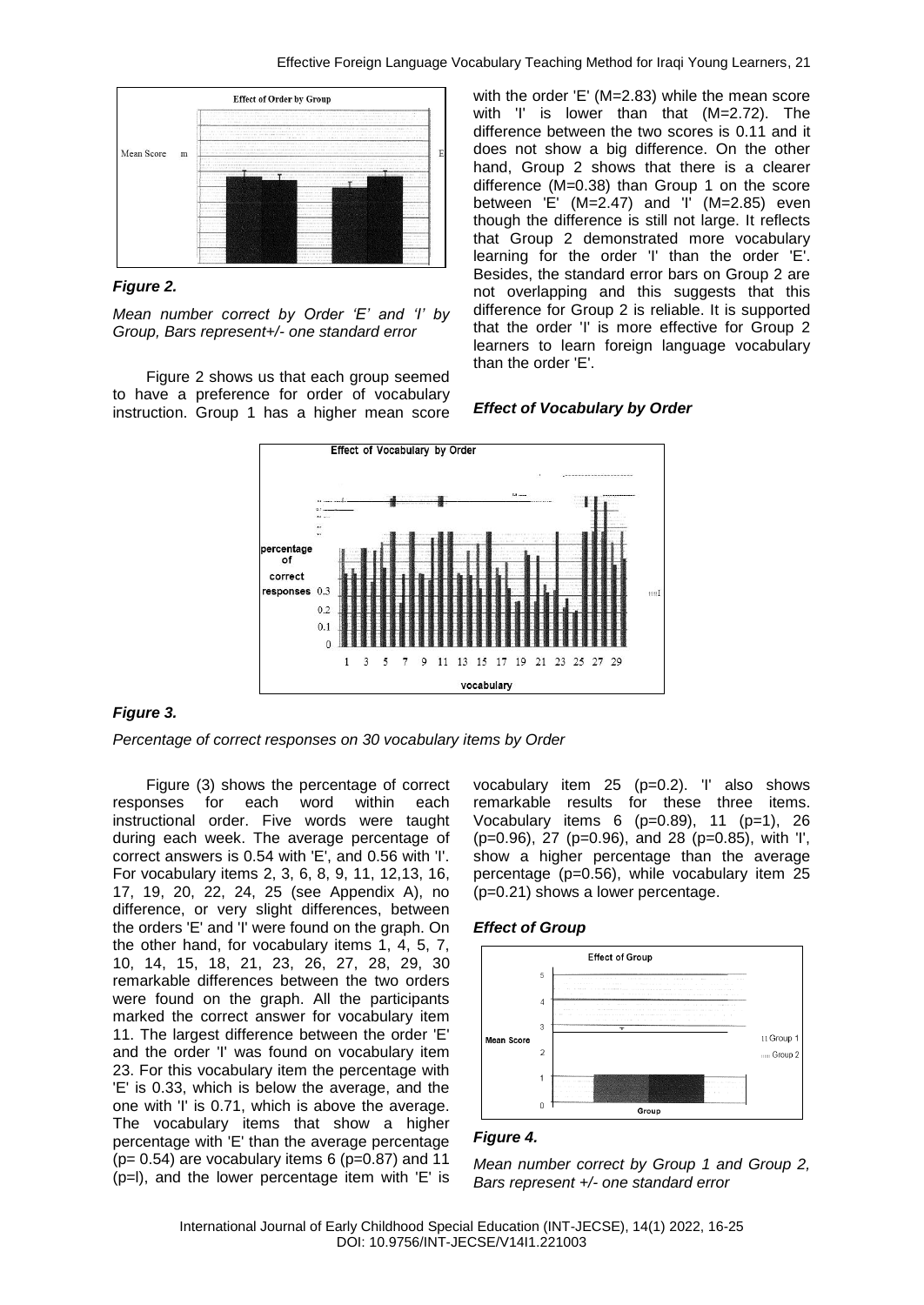Figure 4 shows that there is a difference between the two groups. The mean scores are 2.77 for Group 1, and 2.65 for Group 2, with the difference between the two groups being 0.12. Although the difference is not remarkable, Group 1 displays a higher accomplishment level of learning new words and retaining them, whatever the order is. However, the standard error bars are overlapping, indicating that the measurement is not reliable. Therefore, it is difficult to say that Group 1 is definitely superior to Group 2 in learning new foreign words, even though Group 1 shows a higher mean score than Group 2.

# *Effect of Week by Group*

# *Table 2.*

*Mean Scores and Standard Errors of 6 Weeks by Group*

|                               | Weeks                  |      |      |      |  |      |      |      |  |
|-------------------------------|------------------------|------|------|------|--|------|------|------|--|
|                               |                        |      | 2    | 3    |  | 5    | 6    |      |  |
| Group 1                       | М                      | 2.46 | 2.7  | 3.39 |  | 2.31 | 2.07 | 3.78 |  |
|                               | <b>SE</b>              | 0.34 | 0.3  | 0.33 |  | 0.31 | 0.26 | 0.26 |  |
| Group 2                       | M                      | 2.57 | 3.11 | 2.88 |  | 2.57 | 1.4  | 3.42 |  |
|                               | $\overline{\text{SE}}$ | 0.31 | 0.31 | 0.3  |  | 0.26 | 0.26 | 0.35 |  |
| (M: mean, SE: standard error) |                        |      |      |      |  |      |      |      |  |



*Figure 5.*

*Mean number correct by Weeks by Group, Bars represent+/- one standard error*



*Figure 6.*

*Tendency lines of Means of 6 Weeks by Group*

As can be seen in Figure 5, in week one. Group 2 has a higher mean score with the order 'I' (M= 2.57) than Group 1 with 'E' (M=2.46). While the difference between the groups is minor (M=0.11) in week one, the difference (M=0.47) between the groups in week two is more than four times greater than the difference shown in week one. The score of Group 2 from week one to week two jumps from 2.57 to 3.11, with the noticeable enhancement score of 0.54. In week three, the score of Group 2 somewhat decreases, but the score of Group 1 shows a remarkable improvement of 0.69. As shown in Figure 6, during the first three weeks, the mean scores tend to increase gradually.

After the one-week break, the teaching orders were switched. Therefore, it is natural that in week five the scores and the shape of the bar graphs for each group seems to be similar to those of week one. However, in week six, the scores show an overall decrease.

There seems to be several reasons for this decrease, which will be discussed in the next part. In week seven, which was the last week, the shape of the bar graphs seems to be similar to those of week three even though the scores of week seven are higher than the ones of week three. The graph of week seven show the highest scores. Factors that may have caused these high scores will also be discussed in the next chapter.

The standard error bars of Group 1 and Group 2 in Figure 5 are overlapping in weeks one, two, three, five, and seven. This suggests that the differences between the groups are not reliable for those weeks. As a result, it is not supported that in weeks one, two, and five that Group 2 did better in learning new foreign words, or that in weeks three and seven Group 1 did better, even though in weeks one, two, and five Group 2 shows higher scores than Group 1 on the bar graph, and in weeks three and seven Group 1 displays greater scores than Group 2. On the other hand, in week six, the standard error bars of Group 1 and Group 2 are not overlapping. This indicates that the difference between the groups is reliable in week six. Therefore, it can be said that Group 1 was better at learning and retaining foreign language vocabulary in week six.

# **Discussion**

Schmitt (2000) maintains that learners can gain sufficient vocabulary through explicit vocabulary teaching and this makes further incidental learning of other vocabulary items from reading possible. Folse (2004) argues that learners need to learn words from context through reading, and they need to get information about words in an explicit way. In addition, Folse (2006) says one study of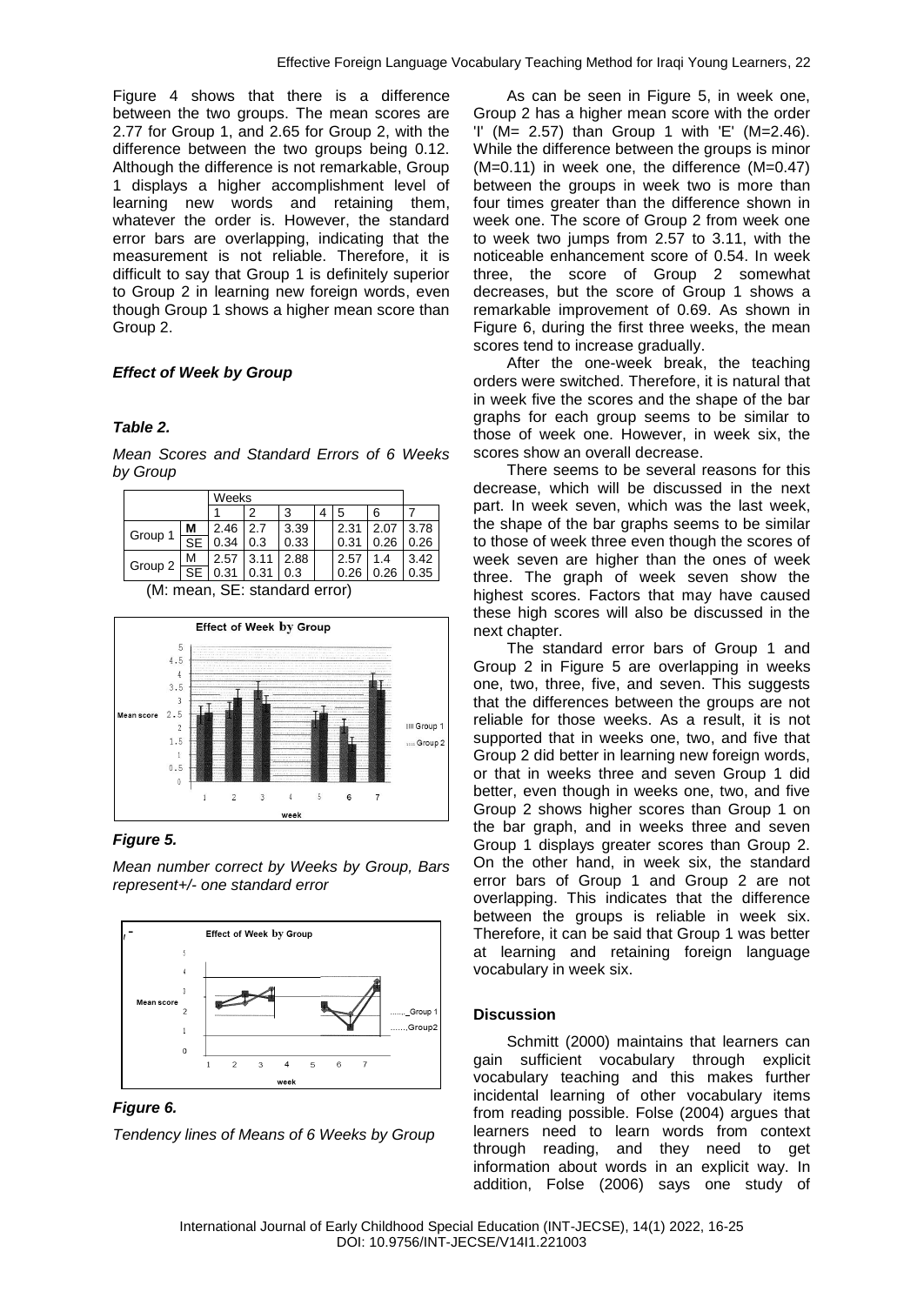vocabulary teaching methods discovered that the explicit vocabulary-teaching method produces better retention than the incidental vocabularyteaching method. The research hypothesis was that 'E (explicit-first method)' would be more effective than 'I (implicit-first method)'. However, the results of this experiment did not suggest that the hypothesis was correct. In part 4 'I' had a higher mean score than 'E', but the difference was not reliable. Also, 'I' was more effective for Group 2, showing a reliable effect. However, it is difficult to conclude 'E' was more effective for Group 1. The differences between orders in each group were still slight, but in Group 2, it was seen that the difference was reliable through the non-overlapping standard error bars. Even though the difference between the two orders was not large, 'I' had a higher score than 'E'. I overlooked variation in learning style and ability. Actually, Group 2 was very excited while guessing the meanings of new words from the stories. However, when the order was changed from 'I' to 'E', it was found that their interests in learning new words decreased rapidly. We can see it from the difference between the results of week three and week five, when the scores dropped remarkably.

It was also confirmed that other factors, in addition to the teacher's teaching method, can cause students to have good or bad results. Brown (2007) says that since children are extremely sensitive and they are affectively fragile, teachers need to help them to overcome affective barriers while learning. It was found that both environmental factors and affective factors influenced the students' learning, and their improvement while learning. In week six we can see that the scores of the two groups were lower than the ones from other weeks. In fact, the score for Group 2 was abnormally low.

The difference between the scores for week six and week seven shows us that whether a story is humorous, or close to the students' interests, could matter. The story of week six told of a heavenly maiden who became a human being and went back to heaven with her three children while leaving her husband on earth. The story seemed to be quite serious and sad. Also, the concept of the story, and the target words, did not look familiar to the students. This could be one of the reasons that this week had the lowest scores of any session for either of the groups. On the other hand, the story in week seven had lots of humor in it, and the students were likely to feel that the story was silly. While the researcher was telling the story, he could often hear them laugh loudly. Also, the researcher could hear them guessing what would happen next, which was a sign to me that they were paying close attention to the story.

Different from other weeks, the researcher used realia and gestures in week seven, which might have facilitated students' interactions with the story. Additionally, almost all of the target words were nouns, main characters, or places in the stories, but there was only one adverb in the target words, which appeared in the week 7 story. This adverb means 'softly, softly'. The researcher could not find a picture anywhere to describe the adverbial word , so he decided to show the word with gestures. He also had a problem finding pictures of a 'red fan' and a 'blue fan'. The researcher could easily find a picture of a fan, but a 'red fan' and a 'blue fan' are more complex words and they are a more specific indication because the noun 'fan' has descriptive words like 'red' and 'blue'. In order to solve this problem, that of finding specific pictures that described or indicated motion or things exactly, the researcher chose to substitute objects by using real gestures or realia. For example, I brought in two real fans, a red one and a blue one. Although these things were substitutes, they actually work better for students' retention of new words than pictures.

One more interesting thing was found between the two groups that deserves further study. The two groups had quite similar characteristics. They were the same age, the same grade, and attended the same school. They also had same background when it came to learning English; in that they had learned English culture since they were beginners to language. Concerning the language, they only knew how to greet each other in English. They were mixed boys and girls, and the ratio was almost half and half. Each group had about thirty Iraqi students. In addition, their teacher was the same, and their homeroom teachers were both women of similar age.

The only difference they had was their homeroom teachers' characteristics.

Interestingly, their characteristics were totally opposite. The homeroom teacher for Group I was very organized and strict. She was likely to put priority on cleanliness, organization, classroom rules and perfect timing. On the other hand, the homeroom teacher of Group 2 was easy-going and free. For her, creative activities, students' free ideas, carefulness, gentleness, and degree of care for each other seemed to be most important. As a result, their appearances, styles, and speaking styles typically reflected the characteristics of their teacher.

Above all, the students were likely to be a "reflective mirror" of their own teachers. Group I listened to the researcher carefully and followed the rules during the sessions as he commanded. Group 2 always looked happy, and they were busy producing their own ideas and opinions. Sometimes, the researcher felt more at ease and more comfortable, with Group 1, in that the researcher did not need to try to attract their attention because they were already ready to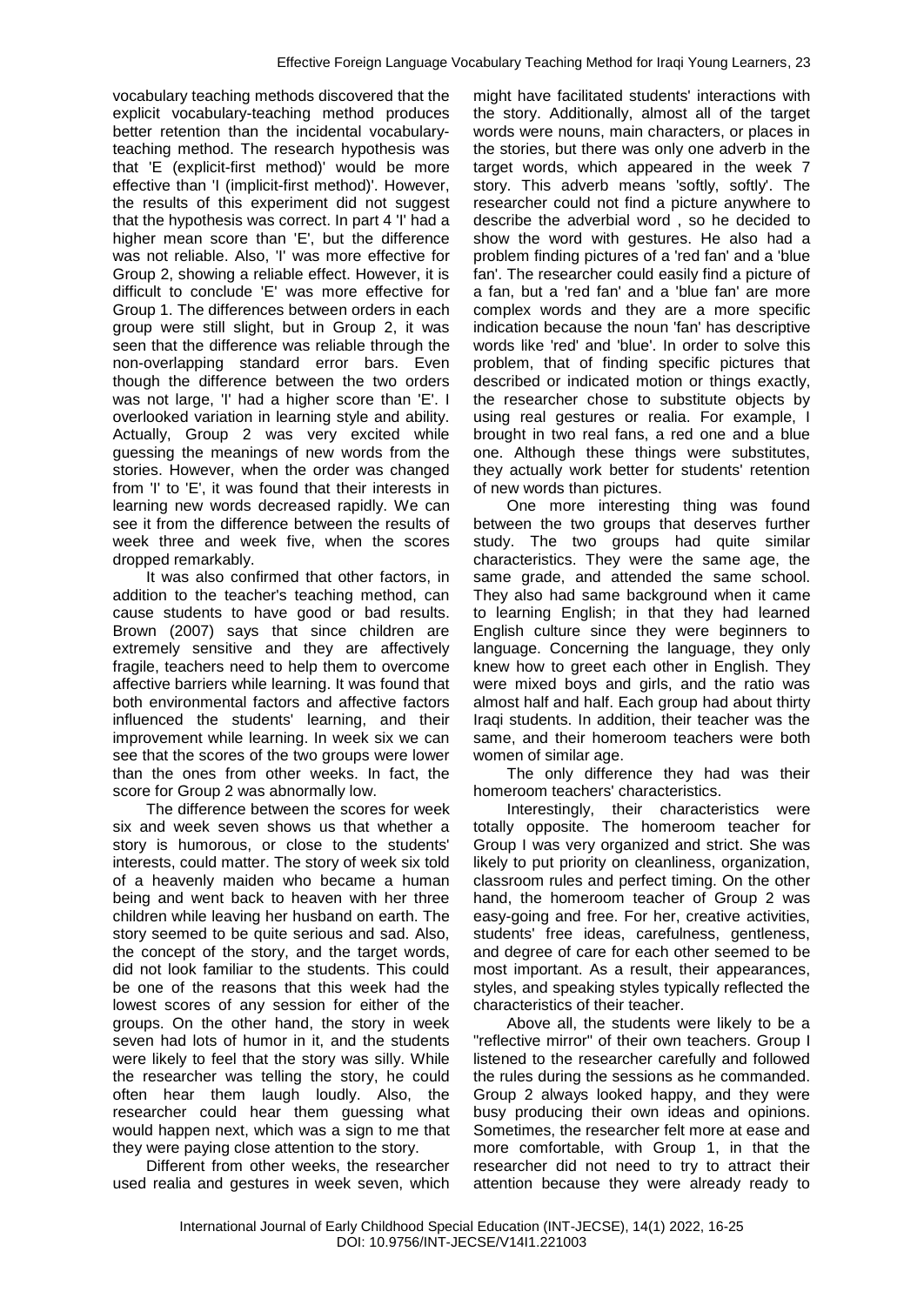listen to him. With Group 2, sometimes the researcher felt it was difficult to make them pay attention to him. However, sometimes the researcher felt it was difficult to make Group I students say their opinions out loud.

Sometimes, the researcher felt happier when he had more interaction with students, and when he saw them try to be more involved during the sessions.

The differences between the two groups were very typical, so the researcher could easily recognize them. Based on these differences, the researcher would say that they also had group differences in respect to classroom behavior, and each group had their own "preferences". Group I seemed to prefer organized activity in a session. They were also more likely to enjoy listening to the stories after learning the new words first. In the first week, after switching the teaching method to 'I', students showed their feelings of embarrassment to their teacher. They also seemed to feel more comfortable relying on the teacher's directions rather than learning from their own ideas. Group 2 was definitely the opposite. They were very excited while guessing meanings of unknown foreign words. In addition, they did not seem to have anxiety about saying incorrect answers. They really did not care whether their answers were correct or not: they just enjoyed guessing meanings using their creative ideas. Interestingly, they looked bored when the teaching method was switched to 'E' for the last three weeks. The researcher felt that their attention span actually became shorter when they were taught with the explicit method. When they listened to the stories after already being taught the foreign words, they did not try to say the meanings as excitedly as they did with the implicit method. 'E' interrupted their process of engagement.

For this experiment, the researcher was lucky to have two groups that had opposite characteristics. Even though the researcher was unable to support that his hypothesis was right, I have learned that learning can originate from the learners themselves. Whatever the methods order was, learners could learn something in the sessions using their own learning styles. That is, learners took the initiative in their own learning, and for their own motivation. They also had their own "mold" for learning, which was formed by interactions with their circumstances.

This is far from the concept of education that is inherent in the researcher's home country. A learner's receptive role was emphasized in Iraqi society. It means that learners were expected to be quiet and listen to their teacher with the result that they often came to prefer taking notes while the teacher is giving a lecture instead of actively participating in a session by sharing their own ideas. With this point of view, the researcher's finding about learners' roles in

their own education is very new to him, and might be a refreshing concept for Iragi society to adopt.

## **Conclusion**

As a result, the researcher came to the conclusion that foreign language vocabulary needs to be taught in an explicit ways instead of an implicit ways, like guessing meanings from context. Furthermore, he assumed that it was better to teach foreign language vocabulary first, in an explicit way, with the vocabulary needs having to be reinforced throughout the texts. With this in mind, the researcher planned the experiment to compare whether the 'explicit-first' order is more effective for young foreign language learners, or if the 'implicit-first' order is more effective.

As a result of this experiment, he found that his question of 'which order works better' does not matter, and that either one can work well with young foreign language learners.

Rather, the researcher discovered that other factors, like homeroom teacher's characteristics and classroom atmosphere, can affect foreign language learners' learning process and results much more.

Although the study hypothesis was not supported, the researcher has learned how to conduct an experiment, and how to analyze results, through this research. He also came to know that identifying the participants within the test results is important while analyzing the data, because it allows him to explore factors that can affect the results. Finally, the result of such a study could be very helpful for learners, as well as foreign language teachers. It will enable learners to save time and effort when searching for an effective way to learn foreign language vocabulary.

# **References**

- Beck, I.L., McKeown, M.G., Kucan, L. (2008). *Creating robust vocabulary: frequently asked questions and extended examples.*  New York: Guilford Press.
- Britsch, S. (2009). *The development of story within the culture of preschool.* Berkeley: University of California.
- Brown, H.D. (2007). *Teaching by Principles: An Interactive Approach to Language Pedagogy.* White Plains: Pearson Education.
- Celce-Murcia, M. (2001). *Teaching English as a Second or Foreign Language.* Boston: Heinle & Heinle.
- Decarrico, J. (2001*). Vocabulary Learning and Teaching, Celce-Murcia Marianne,*  Teaching English as Second or Foreign